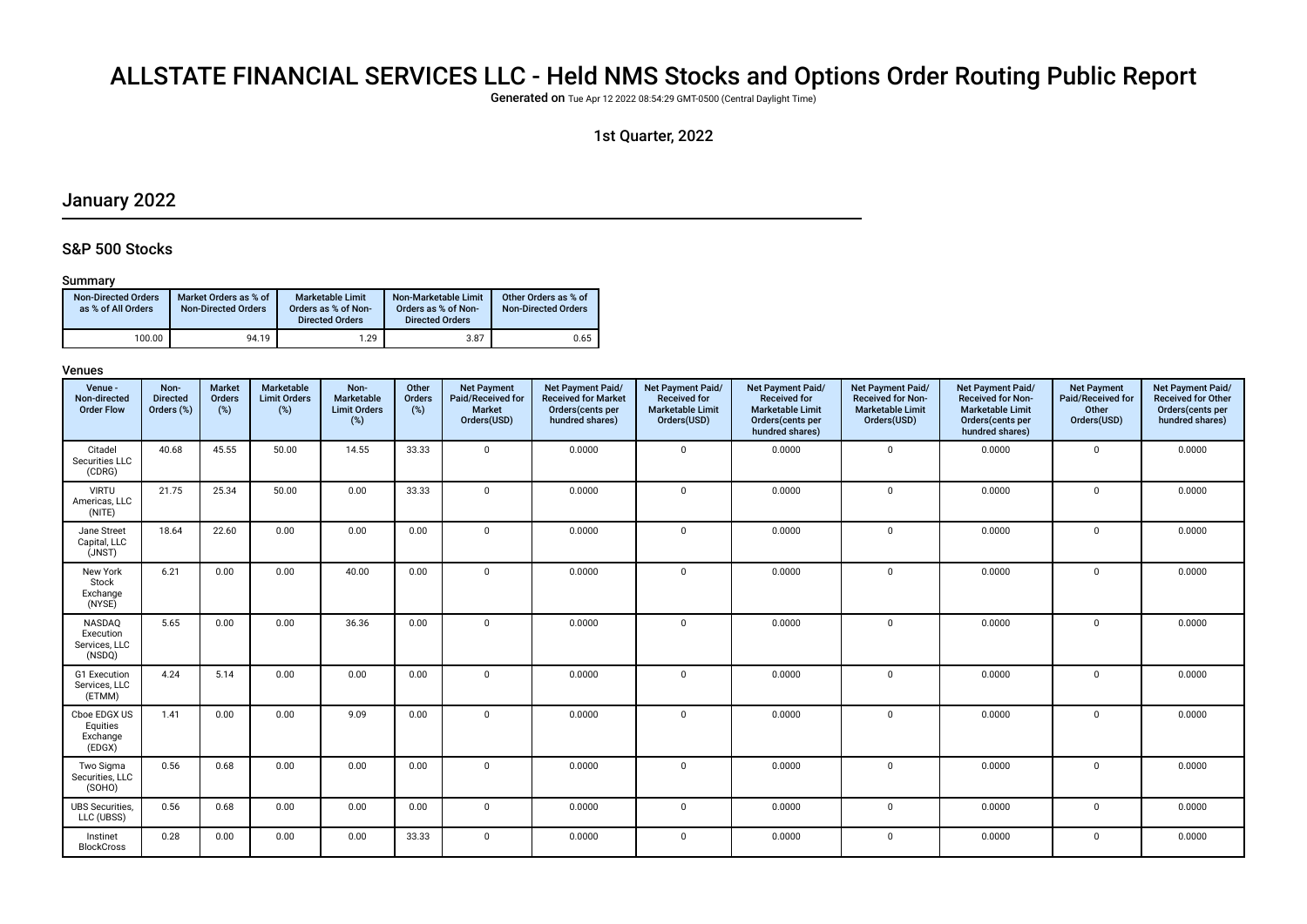| Venue -<br>Non-directed<br><b>Order Flow</b> | Non-<br><b>Directed</b><br>Orders (%) | <b>Market</b><br><b>Orders</b> | Marketable<br><b>Limit Orders</b><br>(%) | Non-<br>Marketable<br><b>Limit Orders</b> | Other<br>Orders<br>(%) | <b>Net Payment</b><br>Paid/Received for<br><b>Market</b><br>Orders(USD) | Net Payment Paid/<br><b>Received for Market</b><br>Orders(cents per<br>hundred shares) | <b>Net Payment Paid/</b><br><b>Received for</b><br><b>Marketable Limit</b><br>Orders(USD) | <b>Net Payment Paid/</b><br><b>Received for</b><br><b>Marketable Limit</b><br>Orders(cents per<br>hundred shares) | <b>Net Payment Paid/</b><br><b>Received for Non-</b><br><b>Marketable Limit</b><br>Orders(USD) | <b>Net Payment Paid/</b><br><b>Received for Non-</b><br><b>Marketable Limit</b><br>Orders(cents per<br>hundred shares) | <b>Net Payment</b><br>Paid/Received for<br>Other<br>Orders(USD) | <b>Net Payment Paid/</b><br><b>Received for Other</b><br>Orders(cents per<br>hundred shares) |
|----------------------------------------------|---------------------------------------|--------------------------------|------------------------------------------|-------------------------------------------|------------------------|-------------------------------------------------------------------------|----------------------------------------------------------------------------------------|-------------------------------------------------------------------------------------------|-------------------------------------------------------------------------------------------------------------------|------------------------------------------------------------------------------------------------|------------------------------------------------------------------------------------------------------------------------|-----------------------------------------------------------------|----------------------------------------------------------------------------------------------|
| (BLKX)                                       |                                       |                                |                                          |                                           |                        |                                                                         |                                                                                        |                                                                                           |                                                                                                                   |                                                                                                |                                                                                                                        |                                                                 |                                                                                              |

Citadel Securities LLC (CDRG):

Allstate Financial Services, LLC (AFS) has a clearing arrangement with National Financial Services (NFS), pursuant to a fully disclosed clearing agreement. NFS selects execution venues on behalf of AFS and AFS does not rec

VIRTU Americas, LLC (NITE): Allstate Financial Services, LLC (AFS) has a clearing arrangement with National Financial Services (NFS), pursuant to a fully disclosed clearing agreement. NFS selects execution venues on behalf of AFS and AFS does not rec

Jane Street Capital, LLC (JNST): Allstate Financial Services, LLC (AFS) has a clearing arrangement with National Financial Services (NFS), pursuant to a fully disclosed clearing agreement. NFS selects execution venues on behalf of AFS and AFS does not rec

Allstate Financial Services, LLC (AFS) has a clearing arrangement with National Financial Services (NFS), pursuant to a fully disclosed clearing agreement. NFS selects execution venues on behalf of AFS and AFS does not rec

#### NASDAQ Execution Services, LLC (NSDQ):

Allstate Financial Services, LLC (AFS) has a clearing arrangement with National Financial Services (NFS), pursuant to a fully disclosed clearing agreement. NFS selects execution venues on behalf of AFS and AFS does not rec

#### G1 Execution Services, LLC (ETMM):

New York Stock Exchange (NYSE):

Allstate Financial Services, LLC (AFS) has a clearing arrangement with National Financial Services (NFS), pursuant to a fully disclosed clearing agreement. NFS selects execution venues on behalf of AFS and AFS does not rec

#### Cboe EDGX US Equities Exchange (EDGX):

Allstate Financial Services, LLC (AFS) has a clearing arrangement with National Financial Services (NFS), pursuant to a fully disclosed clearing agreement. NFS selects execution venues on behalf of AFS and AFS does not rec

#### Two Sigma Securities, LLC (SOHO):

Allstate Financial Services, LLC (AFS) has a clearing arrangement with National Financial Services (NFS), pursuant to a fully disclosed clearing agreement. NFS selects execution venues on behalf of AFS and AFS does not rec

#### UBS Securities, LLC (UBSS)

All state Financial Services, LLC (AFS) has a clearing arrangement with National Financial Services (NFS), pursuant to a fully disclosed clearing agreement. NFS selects execution venues on behalf of AFS and AFS does not re

#### Instinet BlockCross (BLKX):

Allstate Financial Services, LLC (AFS) has a clearing arrangement with National Financial Services (NFS), pursuant to a fully disclosed clearing agreement. NFS selects execution venues on behalf of AFS and AFS does not rec

### January 2022

### Non-S&P 500 Stocks

#### Summary

| <b>Non-Directed Orders</b><br>as % of All Orders | Market Orders as % of<br><b>Non-Directed Orders</b> | <b>Marketable Limit</b><br>Orders as % of Non-<br><b>Directed Orders</b> | Non-Marketable Limit<br>Orders as % of Non-<br><b>Directed Orders</b> | Other Orders as % of<br><b>Non-Directed Orders</b> |
|--------------------------------------------------|-----------------------------------------------------|--------------------------------------------------------------------------|-----------------------------------------------------------------------|----------------------------------------------------|
| 100.00                                           | 93.91                                               | 0.00                                                                     | 6.09                                                                  | 0.00                                               |

| Venue -<br>Non-directed<br><b>Order Flow</b> | Non-<br><b>Directed</b><br>Orders (%) | <b>Market</b><br><b>Orders</b><br>(%) | Marketable<br><b>Limit Orders</b><br>(%) | Non-<br>Marketable<br><b>Limit Orders</b><br>$(\%)$ | Other<br><b>Orders</b><br>(%) | <b>Net Payment</b><br>Paid/Received for<br><b>Market</b><br>Orders(USD) | Net Payment Paid/<br><b>Received for Market</b><br>Orders (cents per<br>hundred shares) | <b>Net Payment Paid/</b><br><b>Received for</b><br><b>Marketable Limit</b><br>Orders(USD) | <b>Net Payment Paid/</b><br><b>Received for</b><br><b>Marketable Limit</b><br>Orders (cents per<br>hundred shares) | Net Payment Paid/<br><b>Received for Non-</b><br><b>Marketable Limit</b><br>Orders(USD) | <b>Net Payment Paid/</b><br><b>Received for Non-</b><br><b>Marketable Limit</b><br>Orders (cents per<br>hundred shares) | <b>Net Payment</b><br><b>Paid/Received for</b><br>Other<br>Orders(USD) | <b>Net Payment Paid/</b><br><b>Received for Other</b><br>Orders(cents per<br>hundred shares) |
|----------------------------------------------|---------------------------------------|---------------------------------------|------------------------------------------|-----------------------------------------------------|-------------------------------|-------------------------------------------------------------------------|-----------------------------------------------------------------------------------------|-------------------------------------------------------------------------------------------|--------------------------------------------------------------------------------------------------------------------|-----------------------------------------------------------------------------------------|-------------------------------------------------------------------------------------------------------------------------|------------------------------------------------------------------------|----------------------------------------------------------------------------------------------|
| Citadel<br>Securities LLC<br>(CDRG)          | 34.17                                 | 43.20                                 | 0.00                                     | 4.12                                                | 0.00                          |                                                                         | 0.0000                                                                                  |                                                                                           | 0.0000                                                                                                             |                                                                                         | 0.0000                                                                                                                  |                                                                        | 0.0000                                                                                       |
| <b>VIRTU</b>                                 | 21.87                                 | 28.40                                 | 0.00                                     | 0.00                                                | 0.00                          |                                                                         | 0.0000                                                                                  |                                                                                           | 0.0000                                                                                                             |                                                                                         | 0.0000                                                                                                                  |                                                                        | 0.0000                                                                                       |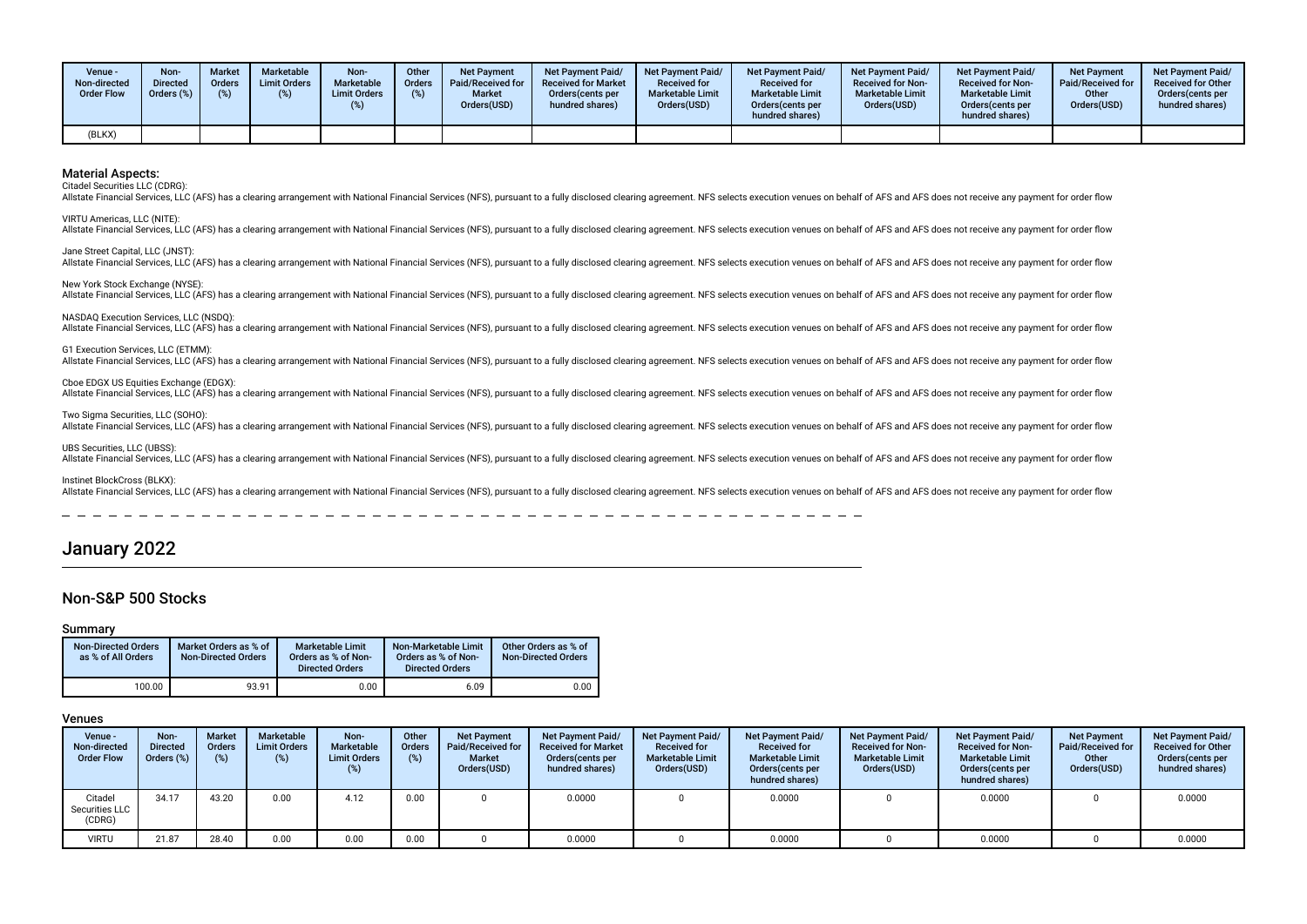| Venue -<br>Non-directed<br><b>Order Flow</b>   | Non-<br><b>Directed</b><br>Orders (%) | <b>Market</b><br>Orders<br>(%) | Marketable<br><b>Limit Orders</b><br>(%) | Non-<br>Marketable<br><b>Limit Orders</b><br>$(\%)$ | Other<br>Orders<br>(%) | <b>Net Payment</b><br>Paid/Received for<br>Market<br>Orders(USD) | Net Payment Paid/<br><b>Received for Market</b><br>Orders(cents per<br>hundred shares) | Net Payment Paid/<br><b>Received for</b><br><b>Marketable Limit</b><br>Orders(USD) | Net Payment Paid/<br>Received for<br><b>Marketable Limit</b><br>Orders(cents per<br>hundred shares) | Net Payment Paid/<br><b>Received for Non-</b><br><b>Marketable Limit</b><br>Orders(USD) | Net Payment Paid/<br>Received for Non-<br><b>Marketable Limit</b><br>Orders(cents per<br>hundred shares) | <b>Net Payment</b><br>Paid/Received for<br>Other<br>Orders(USD) | Net Payment Paid/<br>Received for Other<br>Orders(cents per<br>hundred shares) |
|------------------------------------------------|---------------------------------------|--------------------------------|------------------------------------------|-----------------------------------------------------|------------------------|------------------------------------------------------------------|----------------------------------------------------------------------------------------|------------------------------------------------------------------------------------|-----------------------------------------------------------------------------------------------------|-----------------------------------------------------------------------------------------|----------------------------------------------------------------------------------------------------------|-----------------------------------------------------------------|--------------------------------------------------------------------------------|
| Americas, LLC<br>(NITE)                        |                                       |                                |                                          |                                                     |                        |                                                                  |                                                                                        |                                                                                    |                                                                                                     |                                                                                         |                                                                                                          |                                                                 |                                                                                |
| Jane Street<br>Capital, LLC<br>(JNST)          | 14.58                                 | 18.93                          | 0.00                                     | 0.00                                                | 0.00                   | $\mathbf 0$                                                      | 0.0000                                                                                 | $\mathbf 0$                                                                        | 0.0000                                                                                              | $\mathbf 0$                                                                             | 0.0000                                                                                                   | $\mathbf 0$                                                     | 0.0000                                                                         |
| New York<br>Stock<br>Exchange<br>(NYSE)        | 12.07                                 | 0.00                           | 0.00                                     | 54.64                                               | 0.00                   | $\mathbf 0$                                                      | 0.0000                                                                                 | $\mathbf{0}$                                                                       | 0.0000                                                                                              | $\mathbf 0$                                                                             | 0.0000                                                                                                   | $\mathbf 0$                                                     | 0.0000                                                                         |
| NASDAQ<br>Execution<br>Services, LLC<br>(NSDQ) | 5.24                                  | 0.00                           | 0.00                                     | 23.71                                               | 0.00                   | $\Omega$                                                         | 0.0000                                                                                 | $\mathbf{0}$                                                                       | 0.0000                                                                                              | $\mathbf 0$                                                                             | 0.0000                                                                                                   | $\mathbf 0$                                                     | 0.0000                                                                         |
| G1 Execution<br>Services, LLC<br>(ETMM)        | 3.64                                  | 4.73                           | 0.00                                     | 0.00                                                | 0.00                   | $\mathbf 0$                                                      | 0.0000                                                                                 | $\mathbf{0}$                                                                       | 0.0000                                                                                              | $\mathbf 0$                                                                             | 0.0000                                                                                                   | $\mathbf 0$                                                     | 0.0000                                                                         |
| Two Siama<br>Securities, LLC<br>(SOHO)         | 2.51                                  | 3.25                           | 0.00                                     | 0.00                                                | 0.00                   | $\Omega$                                                         | 0.0000                                                                                 | $\Omega$                                                                           | 0.0000                                                                                              | $\mathbf 0$                                                                             | 0.0000                                                                                                   | $\mathbf 0$                                                     | 0.0000                                                                         |
| Cboe EDGX US<br>Equities<br>Exchange<br>(EDGX) | 2.05                                  | 0.00                           | 0.00                                     | 9.28                                                | 0.00                   | $\mathbf{0}$                                                     | 0.0000                                                                                 | $\mathbf{0}$                                                                       | 0.0000                                                                                              | $\mathbf 0$                                                                             | 0.0000                                                                                                   | $\mathbf 0$                                                     | 0.0000                                                                         |
| <b>NYSE</b> Arca<br>(ARCA)                     | 1.82                                  | 0.00                           | 0.00                                     | 8.25                                                | 0.00                   | $\Omega$                                                         | 0.0000                                                                                 | $\Omega$                                                                           | 0.0000                                                                                              | $\mathbf 0$                                                                             | 0.0000                                                                                                   | $\Omega$                                                        | 0.0000                                                                         |
| <b>UBS</b><br>Securities, LLC<br>(UBSS)        | 1.14                                  | 1.48                           | 0.00                                     | 0.00                                                | 0.00                   | $\mathbf{0}$                                                     | 0.0000                                                                                 | $\mathbf 0$                                                                        | 0.0000                                                                                              | $\mathbf 0$                                                                             | 0.0000                                                                                                   | $\mathbf 0$                                                     | 0.0000                                                                         |

Citadel Securities LLC (CDRG):

Allstate Financial Services, LLC (AFS) has a clearing arrangement with National Financial Services (NFS), pursuant to a fully disclosed clearing agreement. NFS selects execution venues on behalf of AFS and AFS does not rec

VIRTU Americas, LLC (NITE): Allstate Financial Services, LLC (AFS) has a clearing arrangement with National Financial Services (NFS), pursuant to a fully disclosed clearing agreement. NFS selects execution venues on behalf of AFS and AFS does not rec

Jane Street Capital, LLC (JNST): Allstate Financial Services, LLC (AFS) has a clearing arrangement with National Financial Services (NFS), pursuant to a fully disclosed clearing agreement. NFS selects execution venues on behalf of AFS and AFS does not rec

New York Stock Exchange (NYSE):

Allstate Financial Services, LLC (AFS) has a clearing arrangement with National Financial Services (NFS), pursuant to a fully disclosed clearing agreement. NFS selects execution venues on behalf of AFS and AFS does not rec

NASDAQ Execution Services, LLC (NSDQ):

All state Financial Services, LLC (AFS) has a clearing arrangement with National Financial Services (NFS), pursuant to a fully disclosed clearing agreement. NFS selects execution venues on behalf of AFS and AFS does not re G1 Execution Services, LLC (ETMM):

Allstate Financial Services, LLC (AFS) has a clearing arrangement with National Financial Services (NFS), pursuant to a fully disclosed clearing agreement. NFS selects execution venues on behalf of AFS and AFS does not rec

Two Sigma Securities, LLC (SOHO):

Allstate Financial Services, LLC (AFS) has a clearing arrangement with National Financial Services (NFS), pursuant to a fully disclosed clearing agreement. NFS selects execution venues on behalf of AFS and AFS does not rec

Cboe EDGX US Equities Exchange (EDGX):

Allstate Financial Services, LLC (AFS) has a clearing arrangement with National Financial Services (NFS), pursuant to a fully disclosed clearing agreement. NFS selects execution venues on behalf of AFS and AFS does not rec

NYSE Arca (ARCA):

Allstate Financial Services, LLC (AFS) has a clearing arrangement with National Financial Services (NFS), pursuant to a fully disclosed clearing agreement. NFS selects execution venues on behalf of AFS and AFS does not rec

UBS Securities, LLC (UBSS):

Allstate Financial Services, LLC (AFS) has a clearing arrangement with National Financial Services (NFS), pursuant to a fully disclosed clearing agreement. NFS selects execution venues on behalf of AFS and AFS does not rec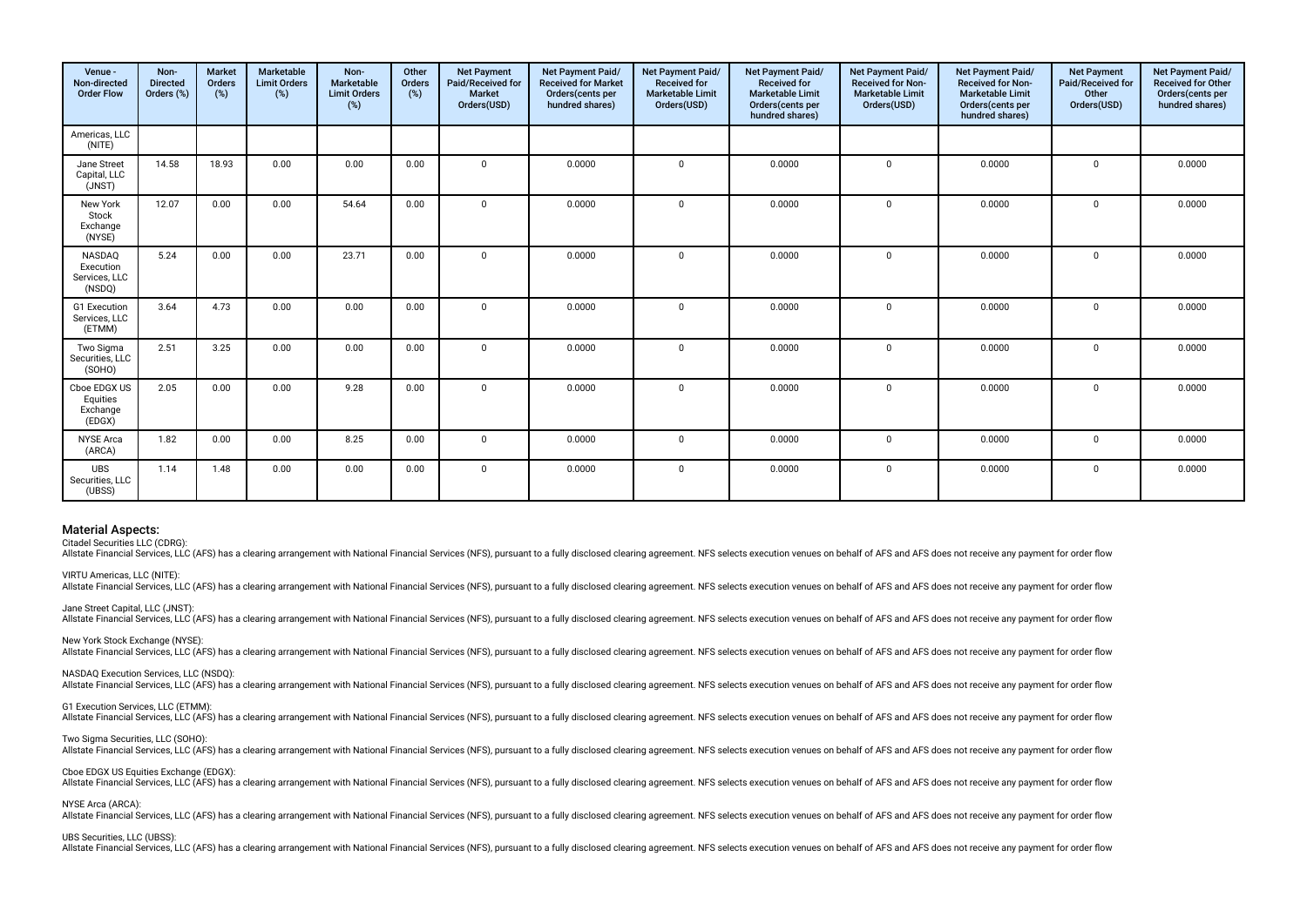# January 2022

- - - - - - - - - - -

### **Options**

 $\frac{1}{2}$ 

### Summary

| <b>Non-Directed Orders</b><br>as % of All Orders | Market Orders as % of<br><b>Non-Directed Orders</b> | <b>Marketable Limit</b><br>Orders as % of Non-<br><b>Directed Orders</b> | Non-Marketable Limit<br>Orders as % of Non-<br><b>Directed Orders</b> | Other Orders as % of<br><b>Non-Directed Orders</b> |
|--------------------------------------------------|-----------------------------------------------------|--------------------------------------------------------------------------|-----------------------------------------------------------------------|----------------------------------------------------|
| 0.00                                             | 0.00                                                | 0.00                                                                     | 0.00                                                                  | 0.00                                               |

### Venues

------------------------

 $\equiv$ 

### Material Aspects:

# February 2022

### S&P 500 Stocks

### Summary

| <b>Non-Directed Orders</b><br>as % of All Orders | Market Orders as % of<br><b>Non-Directed Orders</b> | <b>Marketable Limit</b><br>Orders as % of Non-<br><b>Directed Orders</b> | Non-Marketable Limit<br>Orders as % of Non-<br><b>Directed Orders</b> | Other Orders as % of<br><b>Non-Directed Orders</b> |
|--------------------------------------------------|-----------------------------------------------------|--------------------------------------------------------------------------|-----------------------------------------------------------------------|----------------------------------------------------|
| 100.00                                           | 94.36                                               | 0.00                                                                     | 5.64                                                                  | 0.00                                               |

| Venue -<br>Non-directed<br><b>Order Flow</b> | Non-<br><b>Directed</b><br>Orders (%) | <b>Market</b><br>Orders<br>(%) | Marketable<br><b>Limit Orders</b><br>(%) | Non-<br><b>Marketable</b><br><b>Limit Orders</b><br>(%) | Other<br>Orders<br>(%) | <b>Net Payment</b><br><b>Paid/Received for</b><br><b>Market</b><br>Orders(USD) | Net Payment Paid/<br><b>Received for Market</b><br>Orders (cents per<br>hundred shares) | Net Payment Paid/<br><b>Received for</b><br><b>Marketable Limit</b><br>Orders(USD) | Net Payment Paid/<br><b>Received for</b><br><b>Marketable Limit</b><br>Orders (cents per<br>hundred shares) | Net Payment Paid/<br><b>Received for Non-</b><br><b>Marketable Limit</b><br>Orders(USD) | Net Payment Paid/<br><b>Received for Non-</b><br><b>Marketable Limit</b><br>Orders (cents per<br>hundred shares) | <b>Net Payment</b><br>Paid/Received for<br>Other<br>Orders(USD) | Net Payment Paid/<br><b>Received for Other</b><br>Orders (cents per<br>hundred shares) |
|----------------------------------------------|---------------------------------------|--------------------------------|------------------------------------------|---------------------------------------------------------|------------------------|--------------------------------------------------------------------------------|-----------------------------------------------------------------------------------------|------------------------------------------------------------------------------------|-------------------------------------------------------------------------------------------------------------|-----------------------------------------------------------------------------------------|------------------------------------------------------------------------------------------------------------------|-----------------------------------------------------------------|----------------------------------------------------------------------------------------|
| Citadel<br>Securities LLC<br>(CDRG)          | 37.66                                 | 43.48                          | 0.00                                     | 15.22                                                   | 0.00                   |                                                                                | 0.0000                                                                                  | 0                                                                                  | 0.0000                                                                                                      | $\Omega$                                                                                | 0.0000                                                                                                           |                                                                 | 0.0000                                                                                 |
| <b>VIRTU</b><br>Americas, LLC<br>(NITE)      | 21.21                                 | 26.09                          | 0.00                                     | 2.17                                                    | 0.00                   |                                                                                | 0.0000                                                                                  | $\Omega$                                                                           | 0.0000                                                                                                      | $\Omega$                                                                                | 0.0000                                                                                                           |                                                                 | 0.0000                                                                                 |
| Jane Street<br>Capital, LLC<br>(JNST)        | 16.02                                 | 20.11                          | 0.00                                     | 0.00                                                    | 0.00                   |                                                                                | 0.0000                                                                                  | n.                                                                                 | 0.0000                                                                                                      |                                                                                         | 0.0000                                                                                                           |                                                                 | 0.0000                                                                                 |
| New York<br>Stock<br>Exchange<br>(NYSE)      | 9.09                                  | 0.00                           | 0.00                                     | 45.65                                                   | 0.00                   |                                                                                | 0.0000                                                                                  | $\Omega$                                                                           | 0.0000                                                                                                      |                                                                                         | 0.0000                                                                                                           |                                                                 | 0.0000                                                                                 |
| G1 Execution                                 | 6.06                                  | 7.07                           | 0.00                                     | 2.17                                                    | 0.00                   |                                                                                | 0.0000                                                                                  | $\Omega$                                                                           | 0.0000                                                                                                      |                                                                                         | 0.0000                                                                                                           |                                                                 | 0.0000                                                                                 |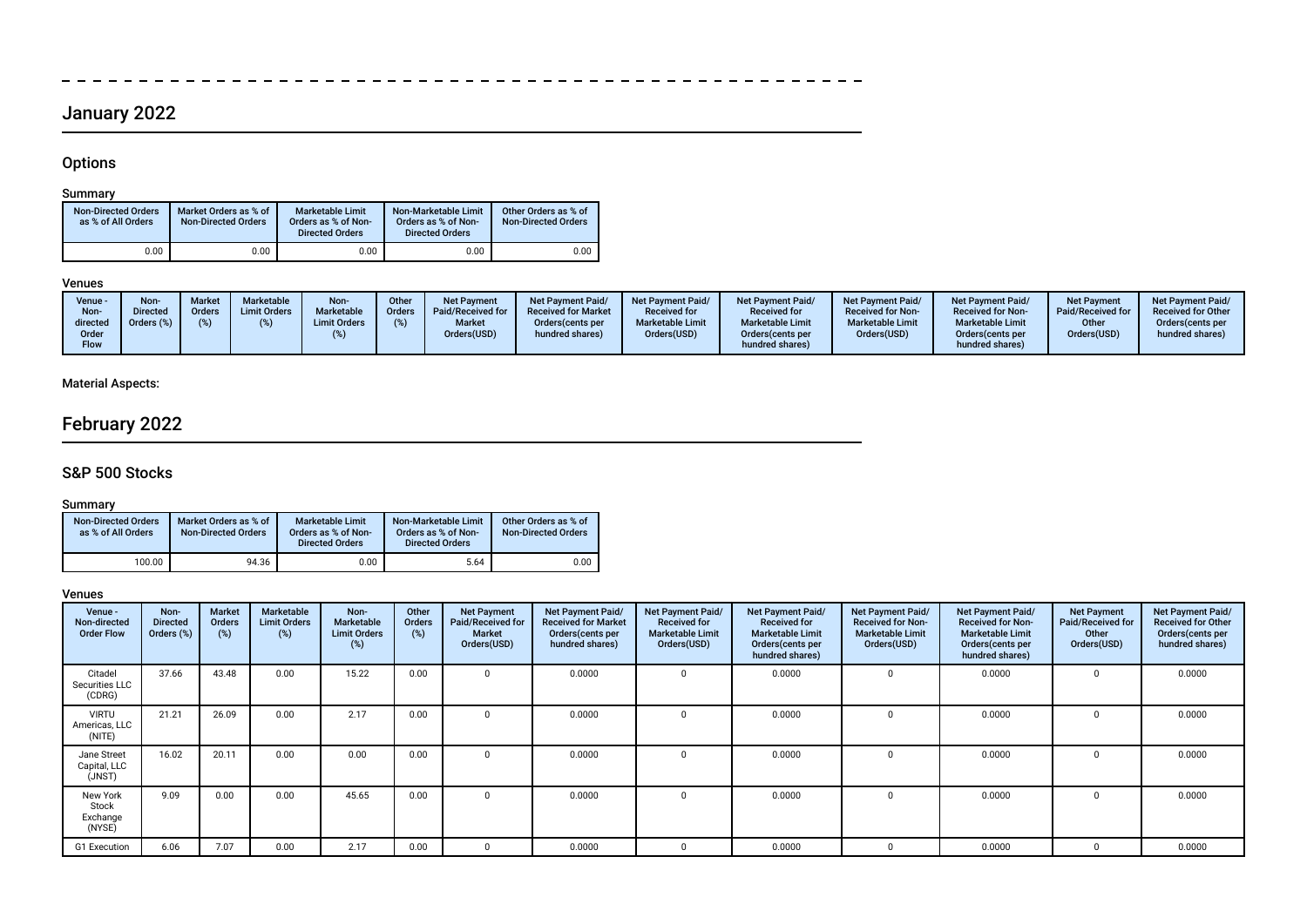| Venue -<br>Non-directed<br><b>Order Flow</b>   | Non-<br><b>Directed</b><br>Orders (%) | <b>Market</b><br>Orders<br>(%) | Marketable<br><b>Limit Orders</b><br>(%) | Non-<br>Marketable<br><b>Limit Orders</b><br>(%) | Other<br>Orders<br>(%) | <b>Net Payment</b><br>Paid/Received for<br><b>Market</b><br>Orders(USD) | Net Payment Paid/<br><b>Received for Market</b><br>Orders (cents per<br>hundred shares) | Net Payment Paid/<br><b>Received for</b><br><b>Marketable Limit</b><br>Orders(USD) | Net Payment Paid/<br><b>Received for</b><br><b>Marketable Limit</b><br>Orders(cents per<br>hundred shares) | Net Payment Paid/<br><b>Received for Non-</b><br><b>Marketable Limit</b><br>Orders(USD) | Net Payment Paid/<br><b>Received for Non-</b><br><b>Marketable Limit</b><br>Orders(cents per<br>hundred shares) | <b>Net Payment</b><br>Paid/Received for<br>Other<br>Orders(USD) | Net Payment Paid/<br><b>Received for Other</b><br>Orders(cents per<br>hundred shares) |
|------------------------------------------------|---------------------------------------|--------------------------------|------------------------------------------|--------------------------------------------------|------------------------|-------------------------------------------------------------------------|-----------------------------------------------------------------------------------------|------------------------------------------------------------------------------------|------------------------------------------------------------------------------------------------------------|-----------------------------------------------------------------------------------------|-----------------------------------------------------------------------------------------------------------------|-----------------------------------------------------------------|---------------------------------------------------------------------------------------|
| Services, LLC<br>(ETMM)                        |                                       |                                |                                          |                                                  |                        |                                                                         |                                                                                         |                                                                                    |                                                                                                            |                                                                                         |                                                                                                                 |                                                                 |                                                                                       |
| NASDAQ<br>Execution<br>Services, LLC<br>(NSDQ) | 5.63                                  | 0.00                           | 0.00                                     | 28.26                                            | 0.00                   |                                                                         | 0.0000                                                                                  | $\Omega$                                                                           | 0.0000                                                                                                     | $\Omega$                                                                                | 0.0000                                                                                                          | $\Omega$                                                        | 0.0000                                                                                |
| Cboe EDGX US<br>Equities<br>Exchange<br>(EDGX) | 1.30                                  | 0.00                           | 0.00                                     | 6.52                                             | 0.00                   |                                                                         | 0.0000                                                                                  |                                                                                    | 0.0000                                                                                                     | $\Omega$                                                                                | 0.0000                                                                                                          |                                                                 | 0.0000                                                                                |
| Two Sigma<br>Securities, LLC<br>(SOHO)         | 1.30                                  | 1.63                           | 0.00                                     | 0.00                                             | 0.00                   |                                                                         | 0.0000                                                                                  |                                                                                    | 0.0000                                                                                                     | $\Omega$                                                                                | 0.0000                                                                                                          |                                                                 | 0.0000                                                                                |
| <b>UBS</b> Securities,<br>LLC (UBSS)           | 1.30                                  | 1.63                           | 0.00                                     | 0.00                                             | 0.00                   |                                                                         | 0.0000                                                                                  |                                                                                    | 0.0000                                                                                                     | $\Omega$                                                                                | 0.0000                                                                                                          |                                                                 | 0.0000                                                                                |
| Instinet<br><b>BlockCross</b><br>(BLKX)        | 0.43                                  | 0.00                           | 0.00                                     | 0.00                                             | 100.00                 |                                                                         | 0.0000                                                                                  |                                                                                    | 0.0000                                                                                                     | $\mathbf 0$                                                                             | 0.0000                                                                                                          |                                                                 | 0.0000                                                                                |

Citadel Securities LLC (CDRG):

Allstate Financial Services, LLC (AFS) has a clearing arrangement with National Financial Services (NFS), pursuant to a fully disclosed clearing agreement. NFS selects execution venues on behalf of AFS and AFS does not rec

VIRTU Americas, LLC (NITE): This variable Financial Services, LLC (AFS) has a clearing arrangement with National Financial Services (NFS), pursuant to a fully disclosed clearing agreement. NFS selects execution venues on behalf of AFS and AFS does no

Jane Street Capital, LLC (JNST): Allstate Financial Services. LLC (AFS) has a clearing arrangement with National Financial Services (NFS), pursuant to a fully disclosed clearing agreement. NFS selects execution venues on behalf of AFS and AFS does not rec

New York Stock Exchange (NYSE):

Allstate Financial Services, LLC (AFS) has a clearing arrangement with National Financial Services (NFS), pursuant to a fully disclosed clearing agreement. NFS selects execution venues on behalf of AFS and AFS does not rec

G1 Execution Services, LLC (ETMM):

Allstate Financial Services, LLC (AFS) has a clearing arrangement with National Financial Services (NFS), pursuant to a fully disclosed clearing agreement. NFS selects execution venues on behalf of AFS and AFS does not rec

NASDAQ Execution Services, LLC (NSDQ):

Allstate Financial Services, LLC (AFS) has a clearing arrangement with National Financial Services (NFS), pursuant to a fully disclosed clearing agreement. NFS selects execution venues on behalf of AFS and AFS does not rec

Cboe EDGX US Equities Exchange (EDGX):

Allstate Financial Services, LLC (AFS) has a clearing arrangement with National Financial Services (NFS), pursuant to a fully disclosed clearing agreement. NFS selects execution venues on behalf of AFS and AFS does not rec

Two Sigma Securities, LLC (SOHO):

Allstate Financial Services, LLC (AFS) has a clearing arrangement with National Financial Services (NFS), pursuant to a fully disclosed clearing agreement. NFS selects execution venues on behalf of AFS and AFS does not rec

UBS Securities, LLC (UBSS)

Allstate Financial Services, LLC (AFS) has a clearing arrangement with National Financial Services (NFS), pursuant to a fully disclosed clearing agreement. NFS selects execution venues on behalf of AFS and AFS does not rec

Instinet BlockCross (BLKX):

Allstate Financial Services. LLC (AFS) has a clearing arrangement with National Financial Services (NFS), pursuant to a fully disclosed clearing agreement. NFS selects execution venues on behalf of AFS and AFS does not rec

February 2022

Non-S&P 500 Stocks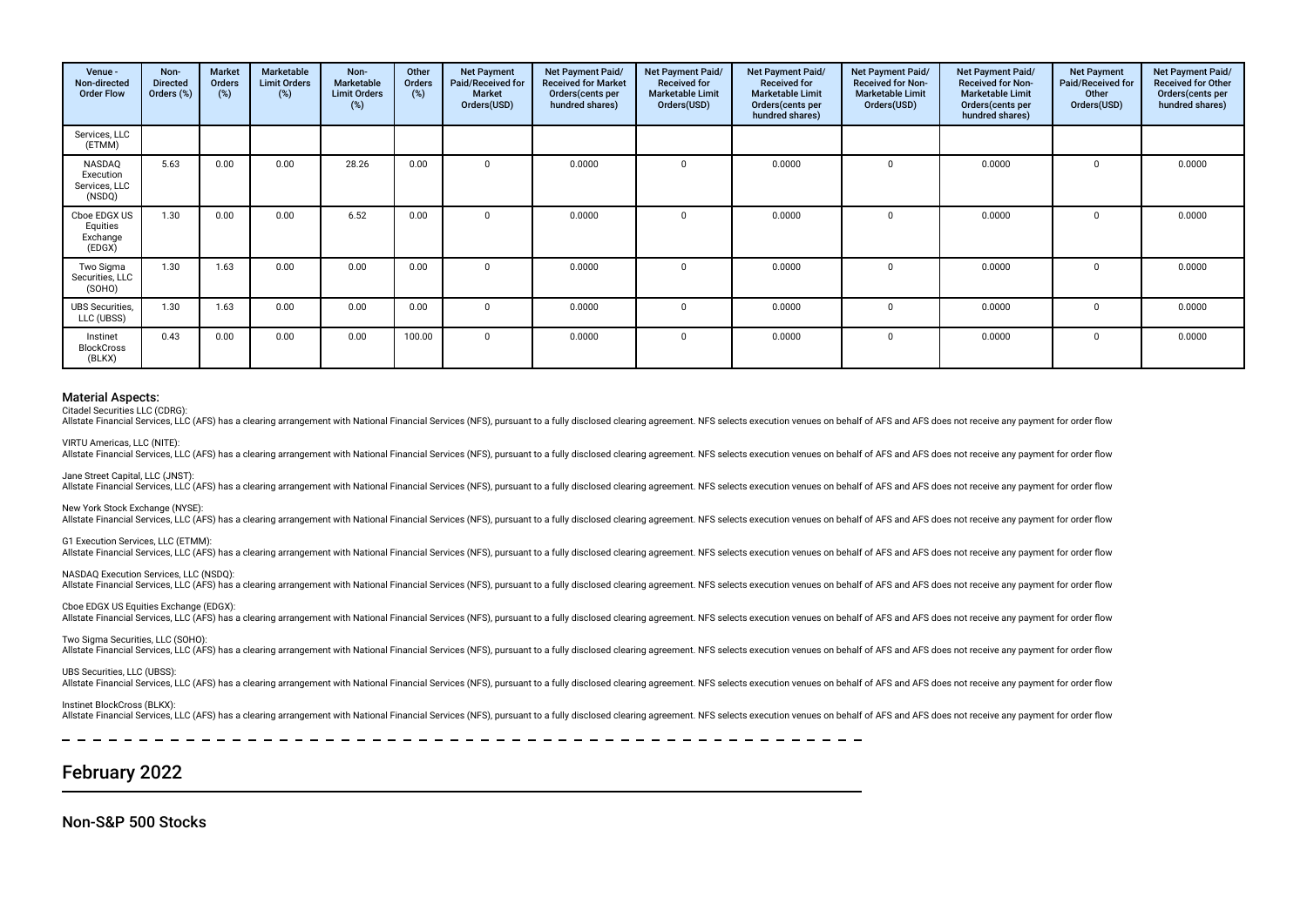#### Summary

| <b>Non-Directed Orders</b><br>as % of All Orders | Market Orders as % of<br><b>Non-Directed Orders</b> | Marketable Limit<br>Orders as % of Non-<br><b>Directed Orders</b> | Non-Marketable Limit<br>Orders as % of Non-<br><b>Directed Orders</b> | Other Orders as % of<br><b>Non-Directed Orders</b> |
|--------------------------------------------------|-----------------------------------------------------|-------------------------------------------------------------------|-----------------------------------------------------------------------|----------------------------------------------------|
| 100.00                                           | 89.83                                               | 5.42                                                              | 4.75                                                                  | 0.00                                               |

#### Venues

| Venue -<br>Non-directed<br><b>Order Flow</b>   | Non-<br><b>Directed</b><br>Orders (%) | <b>Market</b><br>Orders<br>(%) | Marketable<br><b>Limit Orders</b><br>$(\%)$ | Non-<br>Marketable<br><b>Limit Orders</b><br>(%) | Other<br>Orders<br>(%) | <b>Net Payment</b><br>Paid/Received for<br>Market<br>Orders(USD) | Net Payment Paid/<br><b>Received for Market</b><br>Orders(cents per<br>hundred shares) | Net Payment Paid/<br><b>Received for</b><br><b>Marketable Limit</b><br>Orders(USD) | Net Payment Paid/<br><b>Received for</b><br><b>Marketable Limit</b><br>Orders(cents per<br>hundred shares) | Net Payment Paid/<br><b>Received for Non-</b><br><b>Marketable Limit</b><br>Orders(USD) | Net Payment Paid/<br><b>Received for Non-</b><br><b>Marketable Limit</b><br>Orders(cents per<br>hundred shares) | <b>Net Payment</b><br>Paid/Received for<br>Other<br>Orders(USD) | Net Payment Paid/<br><b>Received for Other</b><br>Orders(cents per<br>hundred shares) |
|------------------------------------------------|---------------------------------------|--------------------------------|---------------------------------------------|--------------------------------------------------|------------------------|------------------------------------------------------------------|----------------------------------------------------------------------------------------|------------------------------------------------------------------------------------|------------------------------------------------------------------------------------------------------------|-----------------------------------------------------------------------------------------|-----------------------------------------------------------------------------------------------------------------|-----------------------------------------------------------------|---------------------------------------------------------------------------------------|
| Citadel<br>Securities LLC<br>(CDRG)            | 34.13                                 | 41.51                          | 25.00                                       | 0.00                                             | 0.00                   | $\Omega$                                                         | 0.0000                                                                                 | $\mathbf 0$                                                                        | 0.0000                                                                                                     | $\mathbf 0$                                                                             | 0.0000                                                                                                          | $\mathbf 0$                                                     | 0.0000                                                                                |
| Jane Street<br>Capital, LLC<br>(JNST)          | 21.26                                 | 24.91                          | 31.25                                       | 0.00                                             | 0.00                   | $\mathbf 0$                                                      | 0.0000                                                                                 | $\mathbf 0$                                                                        | 0.0000                                                                                                     | $\mathbf 0$                                                                             | 0.0000                                                                                                          | $\mathbf 0$                                                     | 0.0000                                                                                |
| <b>VIRTU</b><br>Americas, LLC<br>(NITE)        | 21.26                                 | 24.15                          | 25.00                                       | 6.00                                             | 0.00                   | $\mathbf 0$                                                      | 0.0000                                                                                 | $\mathbf 0$                                                                        | 0.0000                                                                                                     | $\mathbf 0$                                                                             | 0.0000                                                                                                          | 0                                                               | 0.0000                                                                                |
| New York<br>Stock<br>Exchange<br>(NYSE)        | 10.78                                 | 0.00                           | 12.50                                       | 68.00                                            | 0.00                   | $\mathbf 0$                                                      | 0.0000                                                                                 | $\mathbf 0$                                                                        | 0.0000                                                                                                     | $\mathbf 0$                                                                             | 0.0000                                                                                                          | $\mathbf 0$                                                     | 0.0000                                                                                |
| G1 Execution<br>Services, LLC<br>(ETMM)        | 4.79                                  | 6.04                           | 0.00                                        | 0.00                                             | 0.00                   | $\mathbf 0$                                                      | 0.0000                                                                                 | $\mathbf 0$                                                                        | 0.0000                                                                                                     | $\mathbf 0$                                                                             | 0.0000                                                                                                          | $\mathbf 0$                                                     | 0.0000                                                                                |
| NASDAQ<br>Execution<br>Services, LLC<br>(NSDQ) | 2.10                                  | 0.00                           | 0.00                                        | 14.00                                            | 0.00                   | $\mathbf 0$                                                      | 0.0000                                                                                 | $\mathbf 0$                                                                        | 0.0000                                                                                                     | $\mathbf 0$                                                                             | 0.0000                                                                                                          | $\mathbf 0$                                                     | 0.0000                                                                                |
| Two Sigma<br>Securities, LLC<br>(SOHO)         | 1.80                                  | 2.26                           | 0.00                                        | 0.00                                             | 0.00                   | $\mathbf 0$                                                      | 0.0000                                                                                 | $\mathbf 0$                                                                        | 0.0000                                                                                                     | $\mathbf 0$                                                                             | 0.0000                                                                                                          | $\mathbf 0$                                                     | 0.0000                                                                                |
| Cboe EDGX US<br>Equities<br>Exchange<br>(EDGX) | 1.50                                  | 0.00                           | 0.00                                        | 10.00                                            | 0.00                   | $\mathbf 0$                                                      | 0.0000                                                                                 | $\mathbf 0$                                                                        | 0.0000                                                                                                     | $\mathbf 0$                                                                             | 0.0000                                                                                                          | $\mathbf 0$                                                     | 0.0000                                                                                |
| Instinet<br><b>BlockCross</b><br>(BLKX)        | 0.90                                  | 0.00                           | 0.00                                        | 0.00                                             | 100.00                 | $\mathbf 0$                                                      | 0.0000                                                                                 | $\mathbf 0$                                                                        | 0.0000                                                                                                     | $\mathbf 0$                                                                             | 0.0000                                                                                                          | $\mathbf 0$                                                     | 0.0000                                                                                |
| <b>UBS Securities,</b><br>LLC (UBSS)           | 0.90                                  | 1.13                           | 0.00                                        | 0.00                                             | 0.00                   | $\mathbf 0$                                                      | 0.0000                                                                                 | $\mathbf 0$                                                                        | 0.0000                                                                                                     | $\mathbf 0$                                                                             | 0.0000                                                                                                          | $\mathbf 0$                                                     | 0.0000                                                                                |

#### Material Aspects:

Citadel Securities LLC (CDRG):

Allstate Financial Services, LLC (AFS) has a clearing arrangement with National Financial Services (NFS), pursuant to a fully disclosed clearing agreement. NFS selects execution venues on behalf of AFS and AFS does not rec

Jane Street Capital, LLC (JNST):

Allstate Financial Services, LLC (AFS) has a clearing arrangement with National Financial Services (NFS), pursuant to a fully disclosed clearing agreement. NFS selects execution venues on behalf of AFS and AFS does not rec

VIRTU Americas, LLC (NITE):

Allstate Financial Services, LLC (AFS) has a clearing arrangement with National Financial Services (NFS), pursuant to a fully disclosed clearing agreement. NFS selects execution venues on behalf of AFS and AFS does not rec

New York Stock Exchange (NYSE): Allstate Financial Services, LLC (AFS) has a clearing arrangement with National Financial Services (NFS), pursuant to a fully disclosed clearing agreement. NFS selects execution venues on behalf of AFS and AFS does not rec

G1 Execution Services, LLC (ETMM):

or Exercision Corruption Services, LLC (AFS) has a clearing arrangement with National Financial Services (NFS), pursuant to a fully disclosed clearing agreement. NFS selects execution venues on behalf of AFS and AFS does n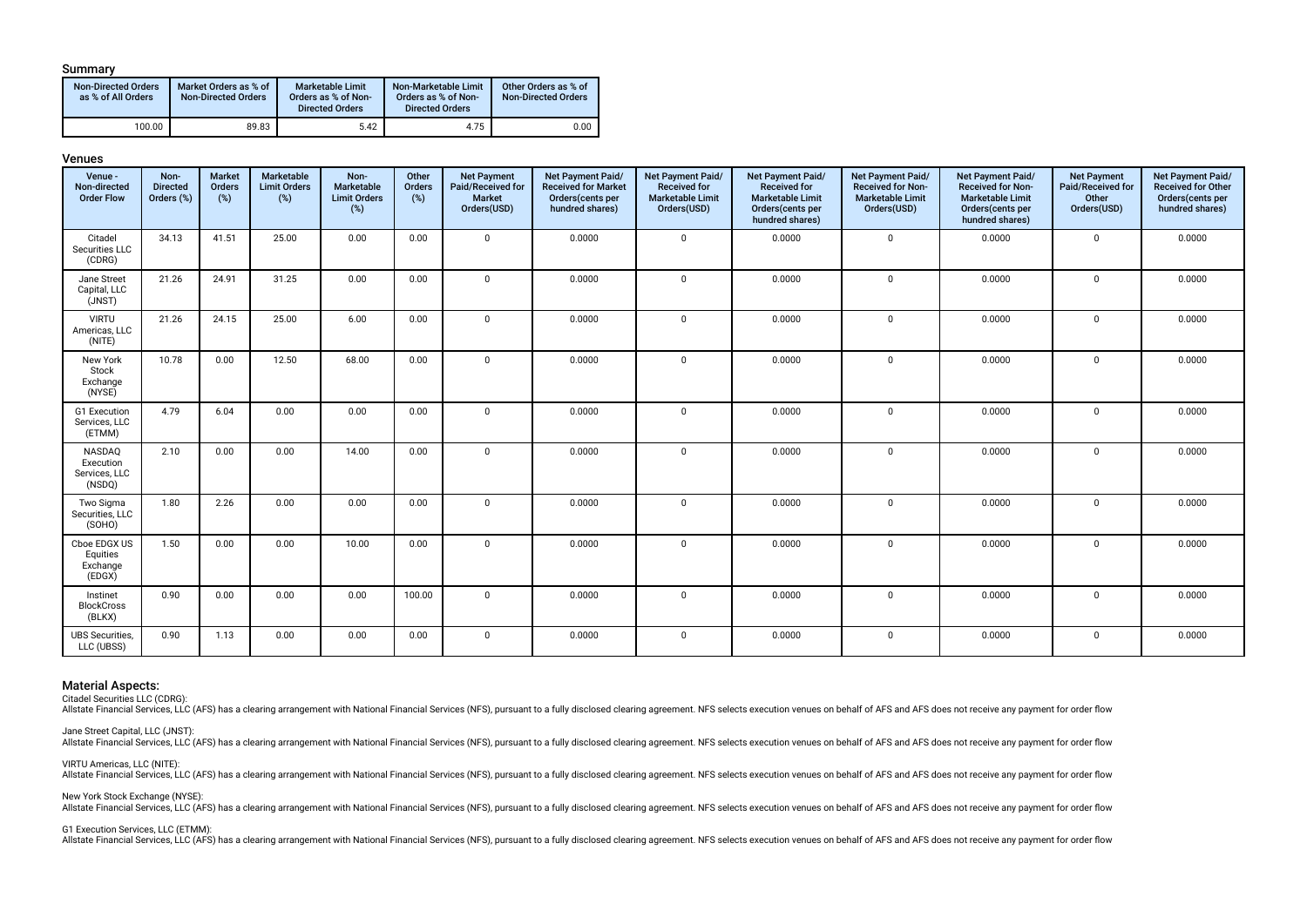NASDAQ Execution Services, LLC (NSDQ):

Allstate Financial Services, LLC (AFS) has a clearing arrangement with National Financial Services (NFS), pursuant to a fully disclosed clearing agreement. NFS selects execution venues on behalf of AFS and AFS does not rec

Two Sigma Securities, LLC (SOHO): All state Financial Services, LLC (AFS) has a clearing arrangement with National Financial Services (NFS), pursuant to a fully disclosed clearing agreement. NFS selects execution venues on behalf of AFS and AFS does not re

Cboe EDGX US Equities Exchange (EDGX): ouver unity of AFS has a clearing arrangement with National Financial Services (NFS), pursuant to a fully disclosed clearing agreement. NFS selects execution venues on behalf of AFS and AFS does not receive any payment for

Instinet BlockCross (BLKX): Allstate Financial Services, LLC (AFS) has a clearing arrangement with National Financial Services (NFS), pursuant to a fully disclosed clearing agreement. NFS selects execution venues on behalf of AFS and AFS does not rec

UBS Securities, LLC (UBSS): Allstate Financial Services, LLC (AFS) has a clearing arrangement with National Financial Services (NFS), pursuant to a fully disclosed clearing agreement. NFS selects execution venues on behalf of AFS and AFS does not rec

### February 2022

### **Options**

#### Summary

| <b>Non-Directed Orders</b><br>as % of All Orders | Market Orders as % of<br><b>Non-Directed Orders</b> | <b>Marketable Limit</b><br>Orders as % of Non-<br><b>Directed Orders</b> | Non-Marketable Limit<br>Orders as % of Non-<br><b>Directed Orders</b> | Other Orders as % of<br><b>Non-Directed Orders</b> |
|--------------------------------------------------|-----------------------------------------------------|--------------------------------------------------------------------------|-----------------------------------------------------------------------|----------------------------------------------------|
| 0.00                                             | 0.00                                                | 0.00                                                                     | 0.00                                                                  | 0.00                                               |

#### Venues

| Venue -<br>Non-<br>directed<br>Order<br><b>Flow</b> | Non-<br><b>Directed</b><br>Orders (%) | Market<br>Orders | <b>Marketable</b><br><b>Limit Orders</b> | Non-<br>Marketable<br><b>Limit Orders</b> | Other<br><b>Orders</b> | Net Payment<br>Paid/Received for<br><b>Market</b><br>Orders(USD) | <b>Net Payment Paid/</b><br><b>Received for Market</b><br>Orders (cents per<br>hundred shares) | <b>Net Payment Paid/</b><br><b>Received for</b><br><b>Marketable Limit</b><br>Orders(USD) | <b>Net Payment Paid/</b><br><b>Received for</b><br><b>Marketable Limit</b><br>Orders (cents per<br>hundred shares) | <b>Net Payment Paid/</b><br><b>Received for Non-</b><br><b>Marketable Limit</b><br>Orders(USD) | <b>Net Payment Paid/</b><br><b>Received for Non-</b><br><b>Marketable Limit</b><br>Orders(cents per<br>hundred shares) | <b>Net Payment</b><br>Paid/Received for<br>Other<br>Orders(USD) | <b>Net Payment Paid/</b><br><b>Received for Other</b><br>Orders(cents per<br>hundred shares) |
|-----------------------------------------------------|---------------------------------------|------------------|------------------------------------------|-------------------------------------------|------------------------|------------------------------------------------------------------|------------------------------------------------------------------------------------------------|-------------------------------------------------------------------------------------------|--------------------------------------------------------------------------------------------------------------------|------------------------------------------------------------------------------------------------|------------------------------------------------------------------------------------------------------------------------|-----------------------------------------------------------------|----------------------------------------------------------------------------------------------|
|-----------------------------------------------------|---------------------------------------|------------------|------------------------------------------|-------------------------------------------|------------------------|------------------------------------------------------------------|------------------------------------------------------------------------------------------------|-------------------------------------------------------------------------------------------|--------------------------------------------------------------------------------------------------------------------|------------------------------------------------------------------------------------------------|------------------------------------------------------------------------------------------------------------------------|-----------------------------------------------------------------|----------------------------------------------------------------------------------------------|

#### Material Aspects:

### March 2022

### S&P 500 Stocks

#### Summary

| <b>Non-Directed Orders</b><br>as % of All Orders | Market Orders as % of<br><b>Non-Directed Orders</b> | Marketable Limit<br>Orders as % of Non-<br><b>Directed Orders</b> | Non-Marketable Limit<br>Orders as % of Non-<br><b>Directed Orders</b> | Other Orders as % of<br>Non-Directed Orders |
|--------------------------------------------------|-----------------------------------------------------|-------------------------------------------------------------------|-----------------------------------------------------------------------|---------------------------------------------|
| 100.00                                           | 94.38                                               | 0.00                                                              | 4.12                                                                  | 1.50                                        |

| Venue -<br>Non-directed<br><b>Order Flow</b> | Non-<br><b>Directed</b><br>Orders $(\%)$ | <b>Market</b><br><b>Orders</b><br>(%) | <b>Marketable</b><br><b>Limit Orders</b><br>(%) | Non-<br><b>Marketable</b><br><b>Limit Orders</b> | Other<br><b>Orders</b><br>(%) | <b>Net Payment</b><br>Paid/Received for<br><b>Market</b><br>Orders(USD) | <b>Net Payment Paid/</b><br><b>Received for Market</b><br>Orders (cents per<br>hundred shares) | <b>Net Payment Paid/</b><br><b>Received for</b><br><b>Marketable Limit</b><br>Orders(USD) | <b>Net Payment Paid/</b><br><b>Received for</b><br><b>Marketable Limit</b><br>Orders(cents per<br>hundred shares) | <b>Net Payment Paid/</b><br><b>Received for Non-</b><br><b>Marketable Limit</b><br>Orders(USD) | <b>Net Payment Paid/</b><br><b>Received for Non-</b><br><b>Marketable Limit</b><br>Orders(cents per<br>hundred shares) | <b>Net Payment</b><br>Paid/Received for<br>Other<br>Orders(USD) | <b>Net Payment Paid/</b><br><b>Received for Other</b><br>Orders(cents per<br>hundred shares) |
|----------------------------------------------|------------------------------------------|---------------------------------------|-------------------------------------------------|--------------------------------------------------|-------------------------------|-------------------------------------------------------------------------|------------------------------------------------------------------------------------------------|-------------------------------------------------------------------------------------------|-------------------------------------------------------------------------------------------------------------------|------------------------------------------------------------------------------------------------|------------------------------------------------------------------------------------------------------------------------|-----------------------------------------------------------------|----------------------------------------------------------------------------------------------|
| Citadel<br>Securities LLC<br>(CDRG)          | 39.19                                    | 43.25                                 | 0.00                                            | 12.82                                            | 40.00                         |                                                                         | 0.0000                                                                                         |                                                                                           | 0.0000                                                                                                            |                                                                                                | 0.0000                                                                                                                 |                                                                 | 0.0000                                                                                       |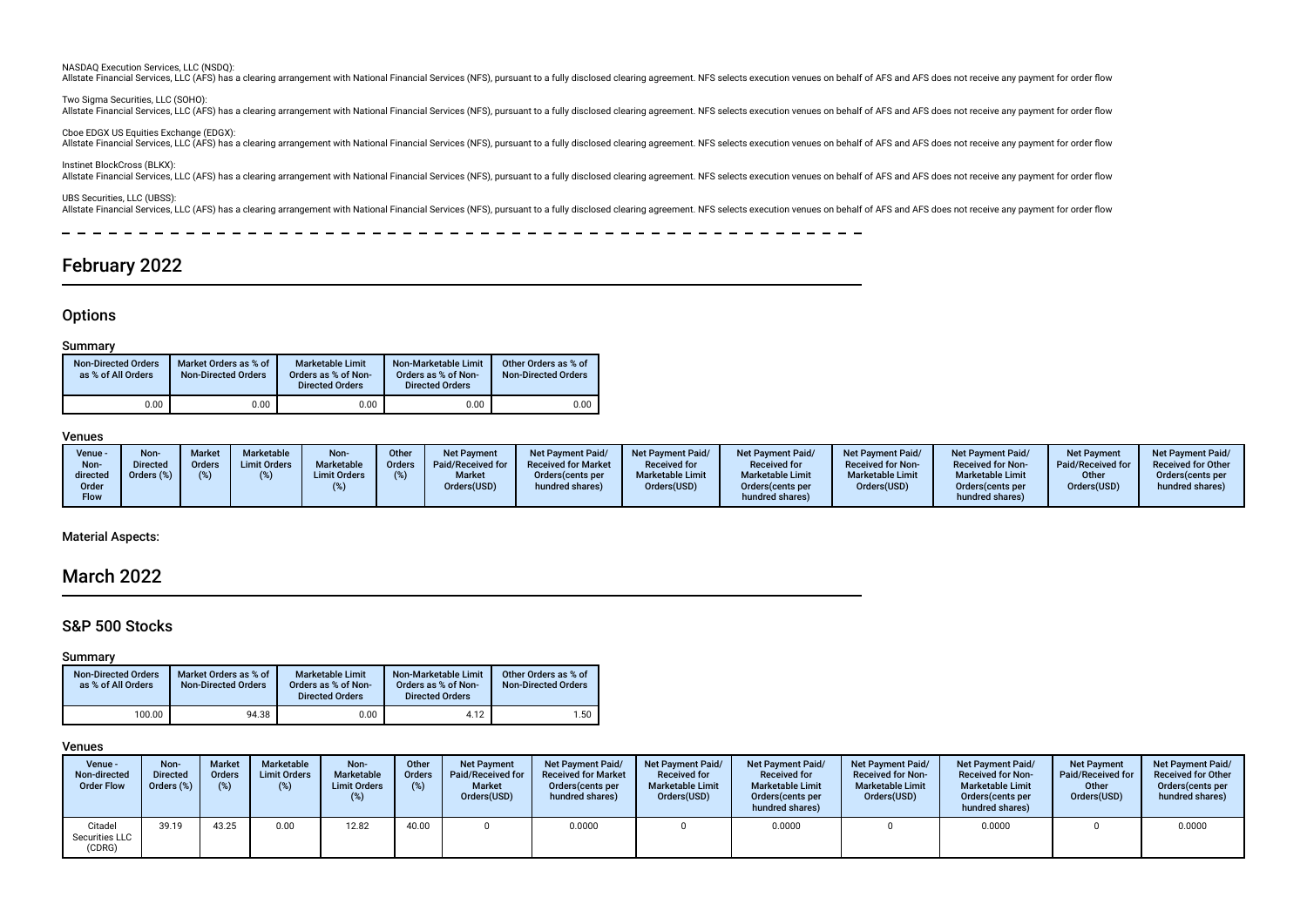| Venue -<br>Non-directed<br><b>Order Flow</b>   | Non-<br><b>Directed</b><br>Orders (%) | <b>Market</b><br>Orders<br>(%) | Marketable<br><b>Limit Orders</b><br>(%) | Non-<br>Marketable<br><b>Limit Orders</b><br>(%) | Other<br>Orders<br>(%) | <b>Net Payment</b><br>Paid/Received for<br><b>Market</b><br>Orders(USD) | Net Payment Paid/<br><b>Received for Market</b><br>Orders(cents per<br>hundred shares) | Net Payment Paid/<br><b>Received for</b><br><b>Marketable Limit</b><br>Orders(USD) | Net Payment Paid/<br><b>Received for</b><br><b>Marketable Limit</b><br>Orders(cents per<br>hundred shares) | <b>Net Payment Paid/</b><br><b>Received for Non-</b><br><b>Marketable Limit</b><br>Orders(USD) | Net Payment Paid/<br><b>Received for Non-</b><br><b>Marketable Limit</b><br>Orders(cents per<br>hundred shares) | <b>Net Payment</b><br>Paid/Received for<br>Other<br>Orders(USD) | Net Payment Paid/<br><b>Received for Other</b><br>Orders(cents per<br>hundred shares) |
|------------------------------------------------|---------------------------------------|--------------------------------|------------------------------------------|--------------------------------------------------|------------------------|-------------------------------------------------------------------------|----------------------------------------------------------------------------------------|------------------------------------------------------------------------------------|------------------------------------------------------------------------------------------------------------|------------------------------------------------------------------------------------------------|-----------------------------------------------------------------------------------------------------------------|-----------------------------------------------------------------|---------------------------------------------------------------------------------------|
| Jane Street<br>Capital, LLC<br>(JNST)          | 20.61                                 | 23.81                          | 0.00                                     | 2.56                                             | 0.00                   | $\Omega$                                                                | 0.0000                                                                                 | $\mathbf 0$                                                                        | 0.0000                                                                                                     | $\mathbf 0$                                                                                    | 0.0000                                                                                                          | $\mathbf{0}$                                                    | 0.0000                                                                                |
| <b>VIRTU</b><br>Americas, LLC<br>(NITE)        | 18.58                                 | 21.03                          | 0.00                                     | 0.00                                             | 40.00                  | $\Omega$                                                                | 0.0000                                                                                 | $\mathbf 0$                                                                        | 0.0000                                                                                                     | $\mathbf 0$                                                                                    | 0.0000                                                                                                          | $\mathbf{0}$                                                    | 0.0000                                                                                |
| G1 Execution<br>Services, LLC<br>(ETMM)        | 9.12                                  | 9.92                           | 0.00                                     | 5.13                                             | 0.00                   | $\mathbf{0}$                                                            | 0.0000                                                                                 | $\mathbf 0$                                                                        | 0.0000                                                                                                     | $\mathbf 0$                                                                                    | 0.0000                                                                                                          | $\mathbf 0$                                                     | 0.0000                                                                                |
| NASDAQ<br>Execution<br>Services, LLC<br>(NSDQ) | 7.09                                  | 0.00                           | 0.00                                     | 53.85                                            | 0.00                   | $\Omega$                                                                | 0.0000                                                                                 | $\mathbf 0$                                                                        | 0.0000                                                                                                     | $\mathbf 0$                                                                                    | 0.0000                                                                                                          | $\mathbf{0}$                                                    | 0.0000                                                                                |
| New York<br>Stock<br>Exchange<br>(NYSE)        | 2.70                                  | 0.00                           | 0.00                                     | 20.51                                            | 0.00                   | $\Omega$                                                                | 0.0000                                                                                 | $\Omega$                                                                           | 0.0000                                                                                                     | $\mathbf 0$                                                                                    | 0.0000                                                                                                          | 0                                                               | 0.0000                                                                                |
| Two Sigma<br>Securities, LLC<br>(SOHO)         | 1.35                                  | 1.59                           | 0.00                                     | 0.00                                             | 0.00                   | $\mathbf{0}$                                                            | 0.0000                                                                                 | $\mathbf 0$                                                                        | 0.0000                                                                                                     | $\mathbf 0$                                                                                    | 0.0000                                                                                                          | $\mathbf 0$                                                     | 0.0000                                                                                |
| Cboe EDGX US<br>Equities<br>Exchange<br>(EDGX) | 0.68                                  | 0.00                           | 0.00                                     | 5.13                                             | 0.00                   | $\Omega$                                                                | 0.0000                                                                                 | $\mathbf 0$                                                                        | 0.0000                                                                                                     | $\mathbf 0$                                                                                    | 0.0000                                                                                                          | 0                                                               | 0.0000                                                                                |
| Instinet<br><b>BlockCross</b><br>(BLKX)        | 0.34                                  | 0.00                           | 0.00                                     | 0.00                                             | 20.00                  | $\Omega$                                                                | 0.0000                                                                                 | $\Omega$                                                                           | 0.0000                                                                                                     | $\Omega$                                                                                       | 0.0000                                                                                                          | $\Omega$                                                        | 0.0000                                                                                |
| <b>UBS Securities.</b><br>LLC (UBSS)           | 0.34                                  | 0.40                           | 0.00                                     | 0.00                                             | 0.00                   | $\mathbf{0}$                                                            | 0.0000                                                                                 | $\mathbf 0$                                                                        | 0.0000                                                                                                     | $\mathbf 0$                                                                                    | 0.0000                                                                                                          | 0                                                               | 0.0000                                                                                |

Citadel Securities LLC (CDRG):

allstate Einancial Services U.C. (AES) has a clearing arrangement with National Einancial Services (NES) pursuant to a fully disclosed clearing agreement NFS selects execution venues on behalf of AES and AES does not recei

Jane Street Capital, LLC (JNST):

Allstate Financial Services, LLC (AFS) has a clearing arrangement with National Financial Services (NFS), pursuant to a fully disclosed clearing agreement. NFS selects execution venues on behalf of AFS and AFS does not rec

VIRTU Americas, LLC (NITE):

Allstate Financial Services, LLC (AFS) has a clearing arrangement with National Financial Services (NFS), pursuant to a fully disclosed clearing agreement. NFS selects execution venues on behalf of AFS and AFS does not rec

G1 Execution Services, LLC (ETMM):

Allstate Financial Services, LLC (AFS) has a clearing arrangement with National Financial Services (NFS), pursuant to a fully disclosed clearing agreement. NFS selects execution venues on behalf of AFS and AFS does not rec

NASDAQ Execution Services, LLC (NSDQ):

Allstate Financial Services, LLC (AFS) has a clearing arrangement with National Financial Services (NFS), pursuant to a fully disclosed clearing agreement. NFS selects execution venues on behalf of AFS and AFS does not rec

New York Stock Exchange (NYSE):

Allstate Financial Services, LLC (AFS) has a clearing arrangement with National Financial Services (NFS), pursuant to a fully disclosed clearing agreement. NFS selects execution venues on behalf of AFS and AFS does not rec

#### Two Sigma Securities, LLC (SOHO):

Allstate Financial Services, LLC (AFS) has a clearing arrangement with National Financial Services (NFS), pursuant to a fully disclosed clearing agreement. NFS selects execution venues on behalf of AFS and AFS does not rec

#### Cboe EDGX US Equities Exchange (EDGX):

ouver Library County Cases and Services, LLC (AFS) has a clearing arrangement with National Financial Services (NFS), pursuant to a fully disclosed clearing agreement. NFS selects execution venues on behalf of AFS and AFS

#### Instinet BlockCross (BLKX):

Allstate Financial Services, LLC (AFS) has a clearing arrangement with National Financial Services (NFS), pursuant to a fully disclosed clearing agreement. NFS selects execution venues on behalf of AFS and AFS does not rec

#### UBS Securities, LLC (UBSS):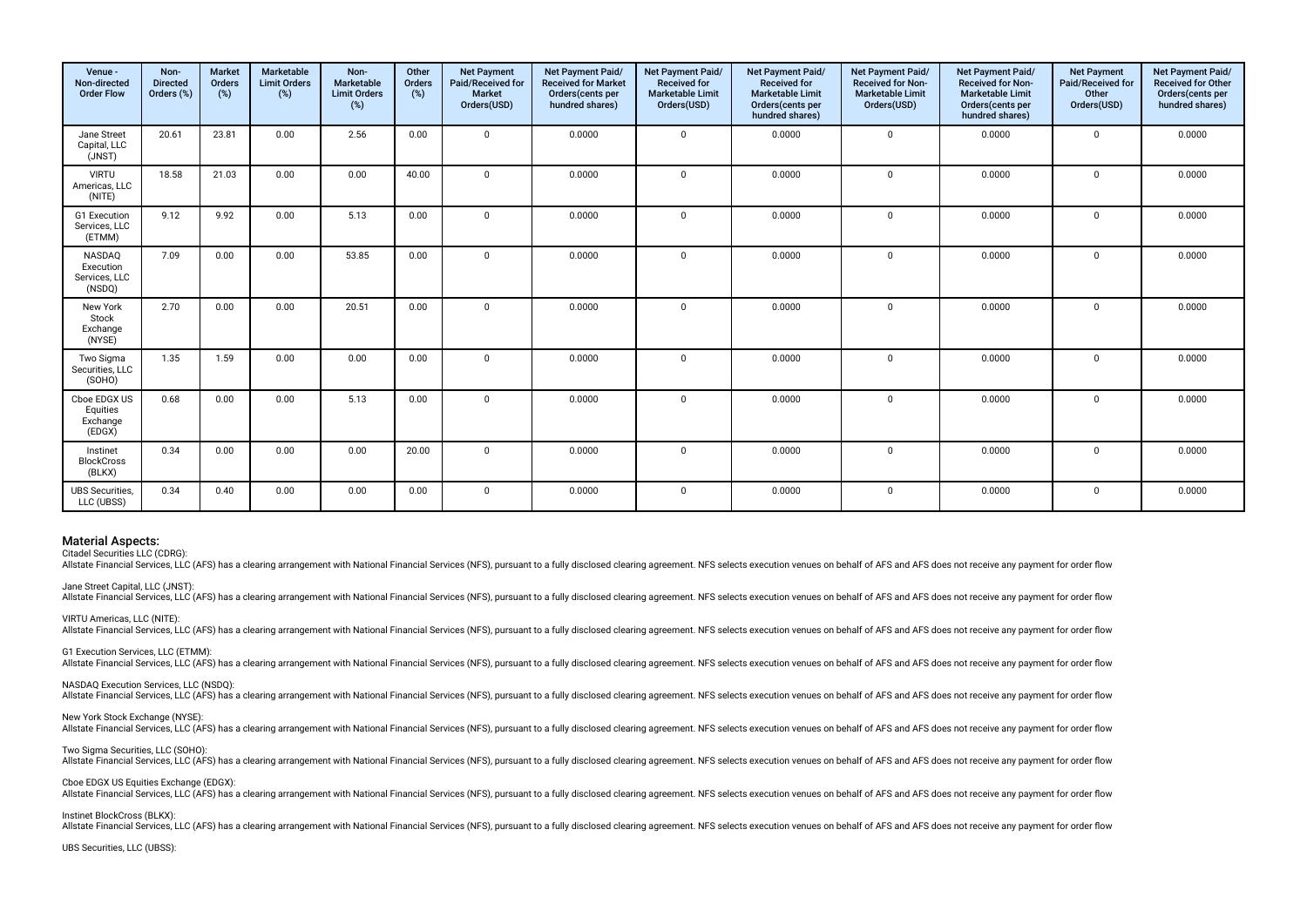Allstate Financial Services, LLC (AFS) has a clearing arrangement with National Financial Services (NFS), pursuant to a fully disclosed clearing agreement. NFS selects execution venues on behalf of AFS and AFS does not rec

 $\sim$ -------------------- $\sim$   $-$ سيد سي

## March 2022

### Non-S&P 500 Stocks

### **Summary**

| <b>Non-Directed Orders</b><br>as % of All Orders | Market Orders as % of<br><b>Non-Directed Orders</b> | <b>Marketable Limit</b><br>Orders as % of Non-<br><b>Directed Orders</b> | Non-Marketable Limit<br>Orders as % of Non-<br><b>Directed Orders</b> | Other Orders as % of<br><b>Non-Directed Orders</b> |
|--------------------------------------------------|-----------------------------------------------------|--------------------------------------------------------------------------|-----------------------------------------------------------------------|----------------------------------------------------|
| 100.00                                           | 72.92                                               | 1.07                                                                     | 25.20                                                                 | 0.80                                               |

#### Venues

| Venue -<br>Non-directed<br><b>Order Flow</b>   | Non-<br><b>Directed</b><br>Orders (%) | <b>Market</b><br>Orders<br>(%) | Marketable<br><b>Limit Orders</b><br>$(\%)$ | Non-<br>Marketable<br><b>Limit Orders</b><br>$(\%)$ | Other<br>Orders<br>(%) | <b>Net Payment</b><br>Paid/Received for<br>Market<br>Orders(USD) | Net Payment Paid/<br><b>Received for Market</b><br>Orders(cents per<br>hundred shares) | Net Payment Paid/<br><b>Received for</b><br><b>Marketable Limit</b><br>Orders(USD) | Net Payment Paid/<br><b>Received for</b><br><b>Marketable Limit</b><br>Orders(cents per<br>hundred shares) | Net Payment Paid/<br><b>Received for Non-</b><br><b>Marketable Limit</b><br>Orders(USD) | Net Payment Paid/<br><b>Received for Non-</b><br><b>Marketable Limit</b><br>Orders(cents per<br>hundred shares) | <b>Net Payment</b><br>Paid/Received for<br>Other<br>Orders(USD) | Net Payment Paid/<br><b>Received for Other</b><br>Orders(cents per<br>hundred shares) |
|------------------------------------------------|---------------------------------------|--------------------------------|---------------------------------------------|-----------------------------------------------------|------------------------|------------------------------------------------------------------|----------------------------------------------------------------------------------------|------------------------------------------------------------------------------------|------------------------------------------------------------------------------------------------------------|-----------------------------------------------------------------------------------------|-----------------------------------------------------------------------------------------------------------------|-----------------------------------------------------------------|---------------------------------------------------------------------------------------|
| NASDAQ<br>Execution<br>Services, LLC<br>(NSDQ) | 30.64                                 | 0.00                           | 40.00                                       | 57.14                                               | 0.00                   | $\Omega$                                                         | 0.0000                                                                                 | $\mathbf 0$                                                                        | 0.0000                                                                                                     | $\mathbf 0$                                                                             | 0.0000                                                                                                          | $\mathbf 0$                                                     | 0.0000                                                                                |
| Citadel<br>Securities LLC<br>(CDRG)            | 19.28                                 | 41.54                          | 20.00                                       | 0.93                                                | 0.00                   | $\Omega$                                                         | 0.0000                                                                                 | $\mathbf 0$                                                                        | 0.0000                                                                                                     | $\mathbf 0$                                                                             | 0.0000                                                                                                          | $\mathbf 0$                                                     | 0.0000                                                                                |
| <b>VIRTU</b><br>Americas, LLC<br>(NITE)        | 11.70                                 | 24.63                          | 0.00                                        | 0.31                                                | 37.50                  | $\Omega$                                                         | 0.0000                                                                                 | $\mathbf 0$                                                                        | 0.0000                                                                                                     | $\mathbf 0$                                                                             | 0.0000                                                                                                          | $\mathbf 0$                                                     | 0.0000                                                                                |
| Jane Street<br>Capital, LLC<br>(JNST)          | 11.04                                 | 23.53                          | 40.00                                       | 0.31                                                | 0.00                   | $\Omega$                                                         | 0.0000                                                                                 | 0                                                                                  | 0.0000                                                                                                     | $\mathbf 0$                                                                             | 0.0000                                                                                                          | $\mathbf 0$                                                     | 0.0000                                                                                |
| New York<br>Stock<br>Exchange<br>(NYSE)        | 10.38                                 | 0.00                           | 0.00                                        | 19.57                                               | 0.00                   | $\mathbf{0}$                                                     | 0.0000                                                                                 | $\mathbf 0$                                                                        | 0.0000                                                                                                     | $\mathbf 0$                                                                             | 0.0000                                                                                                          | $\mathbf 0$                                                     | 0.0000                                                                                |
| Cboe EDGX US<br>Equities<br>Exchange<br>(EDGX) | 8.57                                  | 0.00                           | 0.00                                        | 16.15                                               | 0.00                   | $\Omega$                                                         | 0.0000                                                                                 | $\mathbf 0$                                                                        | 0.0000                                                                                                     | $\mathbf 0$                                                                             | 0.0000                                                                                                          | $\mathbf 0$                                                     | 0.0000                                                                                |
| G1 Execution<br>Services, LLC<br>(ETMM)        | 3.46                                  | 7.72                           | 0.00                                        | 0.00                                                | 0.00                   | $\Omega$                                                         | 0.0000                                                                                 | $\mathbf 0$                                                                        | 0.0000                                                                                                     | $\mathbf 0$                                                                             | 0.0000                                                                                                          | $\mathbf 0$                                                     | 0.0000                                                                                |
| Members<br>Exchange<br>(MEMX)                  | 2.97                                  | 0.00                           | 0.00                                        | 5.59                                                | 0.00                   | $\mathbf 0$                                                      | 0.0000                                                                                 | $\mathbf 0$                                                                        | 0.0000                                                                                                     | $\mathbf 0$                                                                             | 0.0000                                                                                                          | $\mathbf 0$                                                     | 0.0000                                                                                |
| Instinet<br><b>BlockCross</b><br>(BLKX)        | 0.82                                  | 0.00                           | 0.00                                        | 0.00                                                | 62.50                  | $\Omega$                                                         | 0.0000                                                                                 | $\mathbf 0$                                                                        | 0.0000                                                                                                     | $\mathbf 0$                                                                             | 0.0000                                                                                                          | $\mathbf 0$                                                     | 0.0000                                                                                |
| <b>UBS</b> Securities,<br>LLC (UBSS)           | 0.66                                  | 1.47                           | 0.00                                        | 0.00                                                | 0.00                   | $\mathbf 0$                                                      | 0.0000                                                                                 | $\mathbf 0$                                                                        | 0.0000                                                                                                     | $\mathbf 0$                                                                             | 0.0000                                                                                                          | $\mathbf 0$                                                     | 0.0000                                                                                |

**Material Aspects:**<br>NASDAQ Execution Services, LLC (NSDQ):<br>Allstate Financial Services, LLC (AFS) has a clearing arrangement with National Financial Services (NFS), pursuant to a fully disclosed clearing agreement. NFS sel